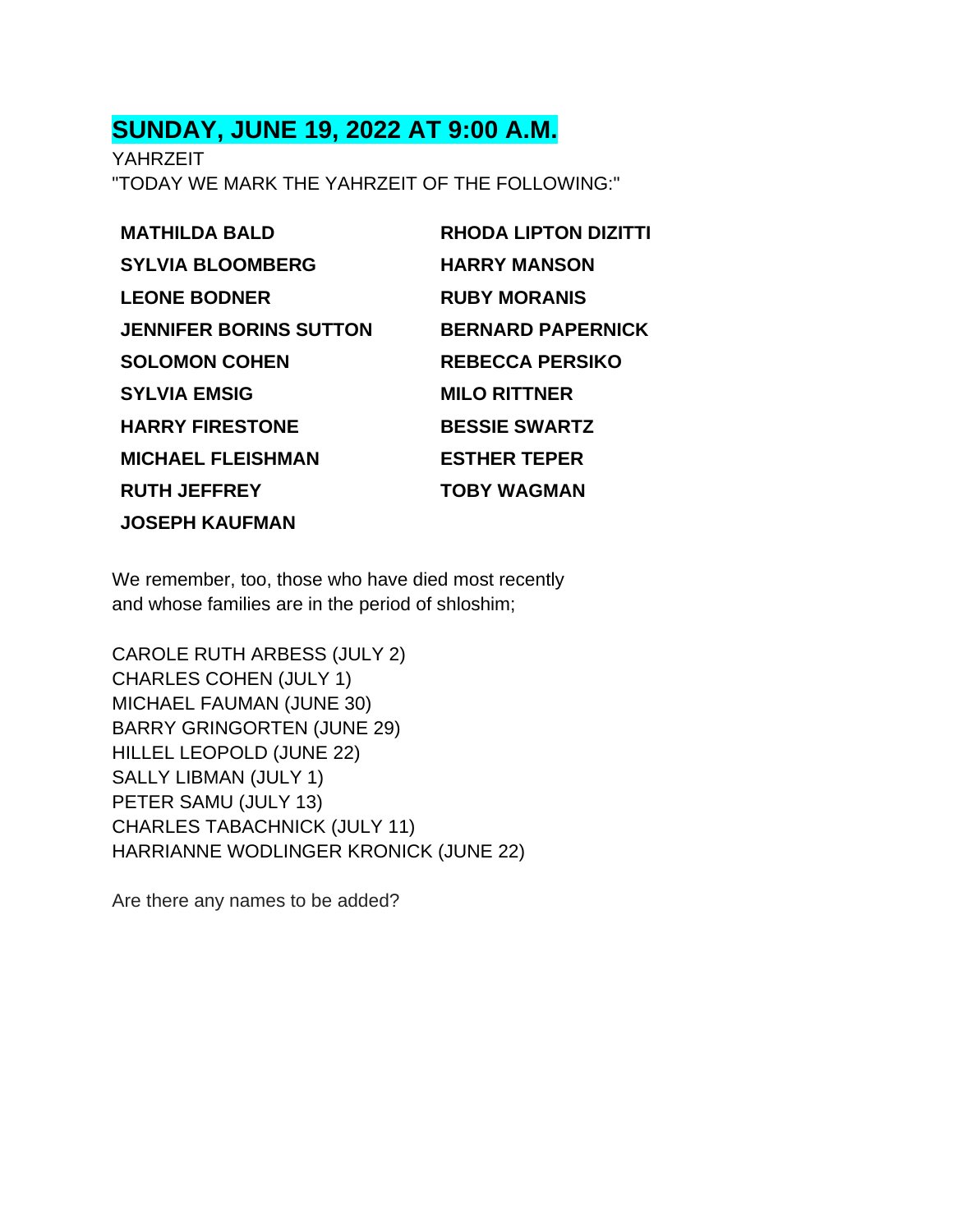#### **MONDAY, JUNE 20, 2022 AT 7:30 A.M.**

YAHRZEIT "TODAY WE MARK THE YAHRZEIT OF THE FOLLOWING:"

**SAMUEL APPLEBAUM JOSEPH BLUMES CYLA FELDMANN MILDRED FRANKLIN GARY FRYDMAN LOUIS GOLDSTEIN SAM KAY DRUSILLA MANNY**

**IRVING NUSINOFF ANNA PAULIN RAYMOND SADOWSKI ROBIN SASSEN NATHAN SCHNIER MICHAEL SNIDMAN MINNA TEPPER**

We remember, too, those who have died most recently and whose families are in the period of shloshim;

CAROLE RUTH ARBESS (JULY 2) CHARLES COHEN (JULY 1) MICHAEL FAUMAN (JUNE 30) BARRY GRINGORTEN (JUNE 29) HILLEL LEOPOLD (JUNE 22) SALLY LIBMAN (JULY 1) PETER SAMU (JULY 13) CHARLES TABACHNICK (JULY 11) HARRIANNE WODLINGER KRONICK (JUNE 22)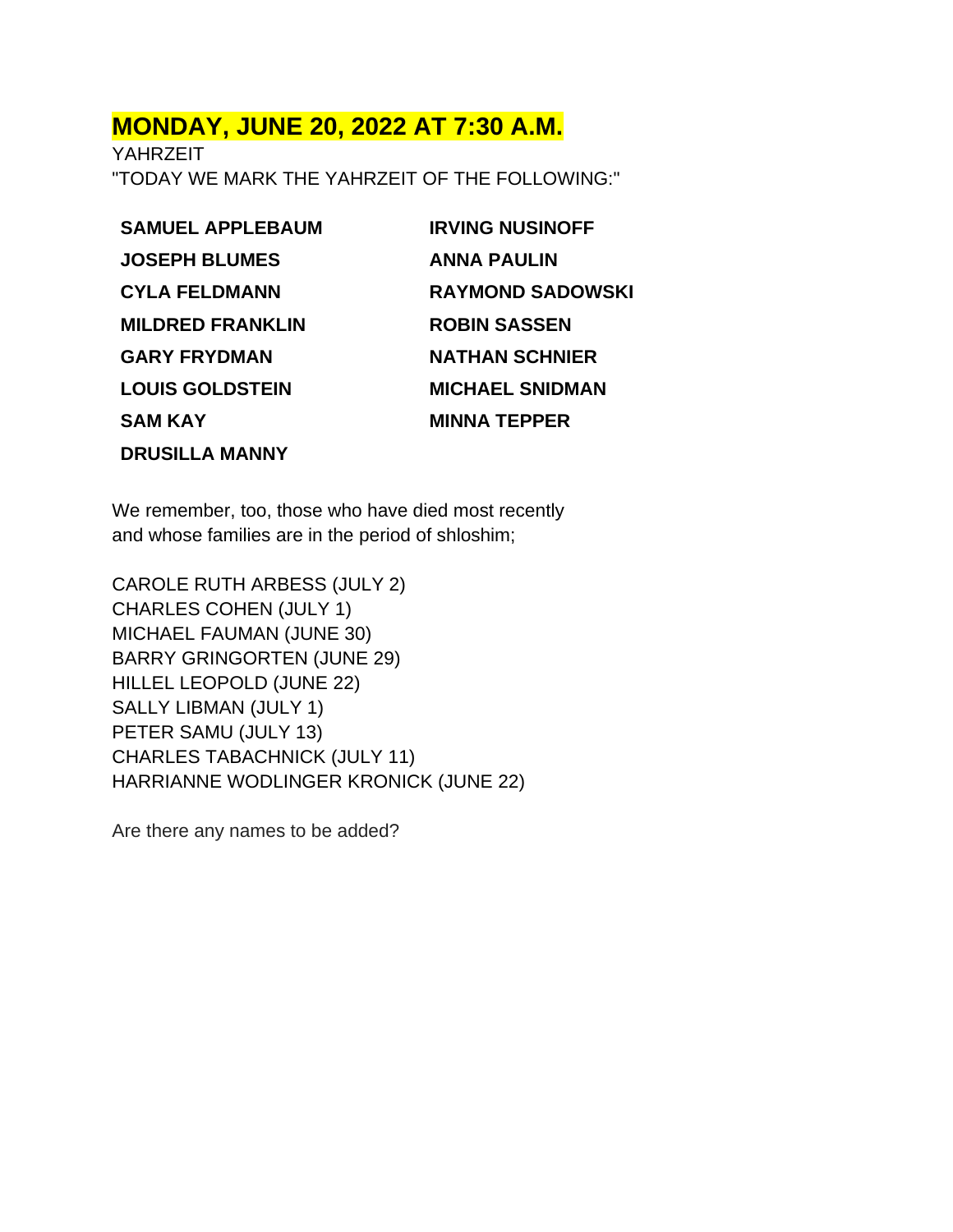#### **MONDAY, JUNE 20, 2022 AT 6:00 P.M.**

YAHRZEIT "TODAY WE MARK THE YAHRZEIT OF THE FOLLOWING:"

**SAMUEL APPLEBAUM JOSEPH BLUMES CYLA FELDMANN MILDRED FRANKLIN GARY FRYDMAN LOUIS GOLDSTEIN SAM KAY DRUSILLA MANNY**

**IRVING NUSINOFF ANNA PAULIN RAYMOND SADOWSKI ROBIN SASSEN NATHAN SCHNIER MICHAEL SNIDMAN MINNA TEPPER**

We remember, too, those who have died most recently and whose families are in the period of shloshim;

CAROLE RUTH ARBESS (JULY 2) CHARLES COHEN (JULY 1) MICHAEL FAUMAN (JUNE 30) BARRY GRINGORTEN (JUNE 29) HILLEL LEOPOLD (JUNE 22) SALLY LIBMAN (JULY 1) PETER SAMU (JULY 13) CHARLES TABACHNICK (JULY 11) HARRIANNE WODLINGER KRONICK (JUNE 22)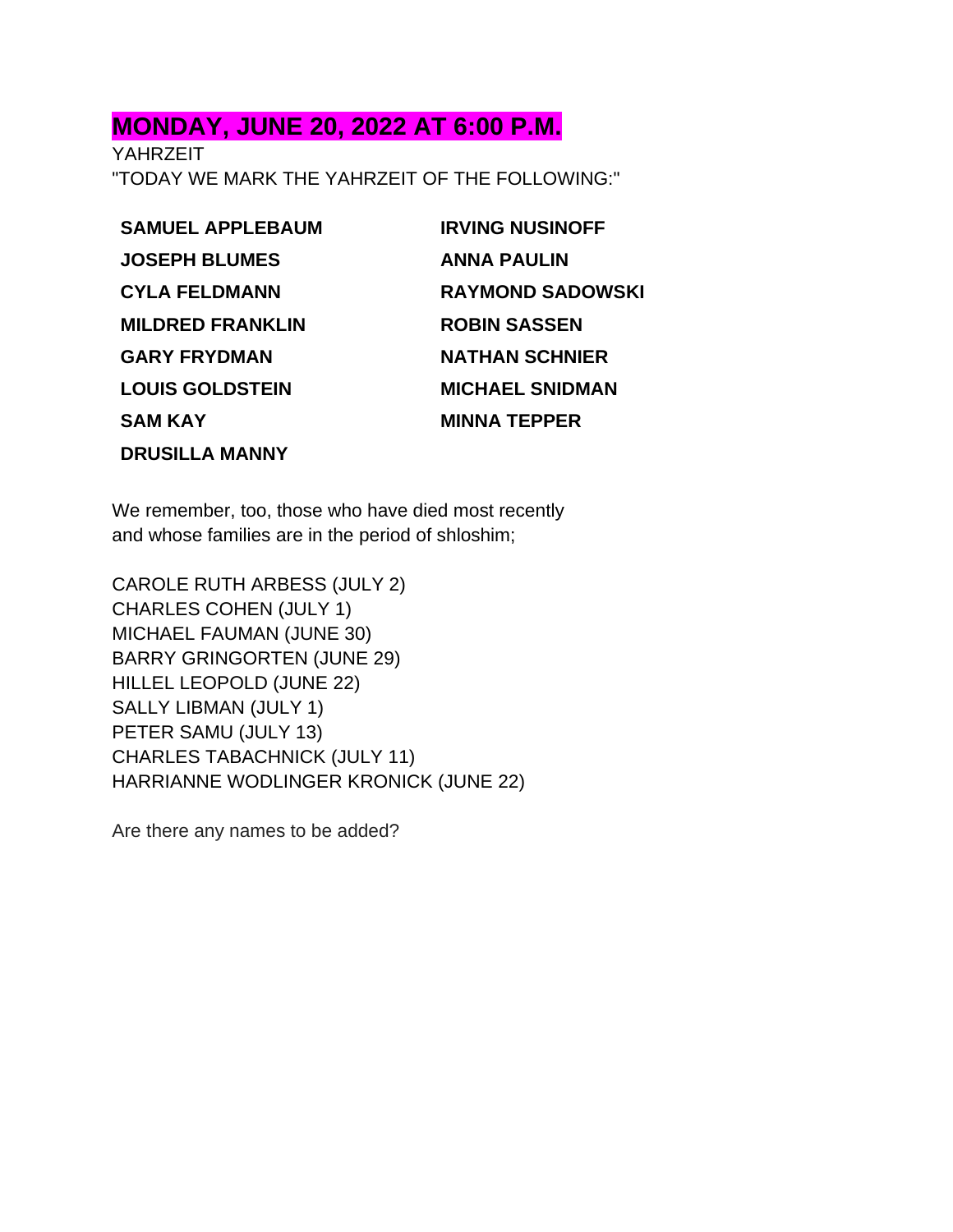# **TUESDAY, JUNE 21, 2022 AT 7:30 A.M.**

YAHRZEIT "TODAY WE MARK THE YAHRZEIT OF THE FOLLOWING:"

| <b>BEN AMI SANDERS</b><br><b>ANZELDA HAAS</b>     |  |
|---------------------------------------------------|--|
| <b>JACK MELTZ</b><br><b>HELEN SOL</b>             |  |
| <b>REBECCA STAIMAN</b><br><b>JONATHAN MILLER</b>  |  |
| <b>REGINA WARSCHAUER</b><br><b>HARVEY MILLMAN</b> |  |

We remember, too, those who have died most recently and whose families are in the period of shloshim;

CAROLE RUTH ARBESS (JULY 2) CHARLES COHEN (JULY 1) MICHAEL FAUMAN (JUNE 30) BARRY GRINGORTEN (JUNE 29) HILLEL LEOPOLD (JUNE 22) SALLY LIBMAN (JULY 1) PETER SAMU (JULY 13) CHARLES TABACHNICK (JULY 11) HARRIANNE WODLINGER KRONICK (JUNE 22)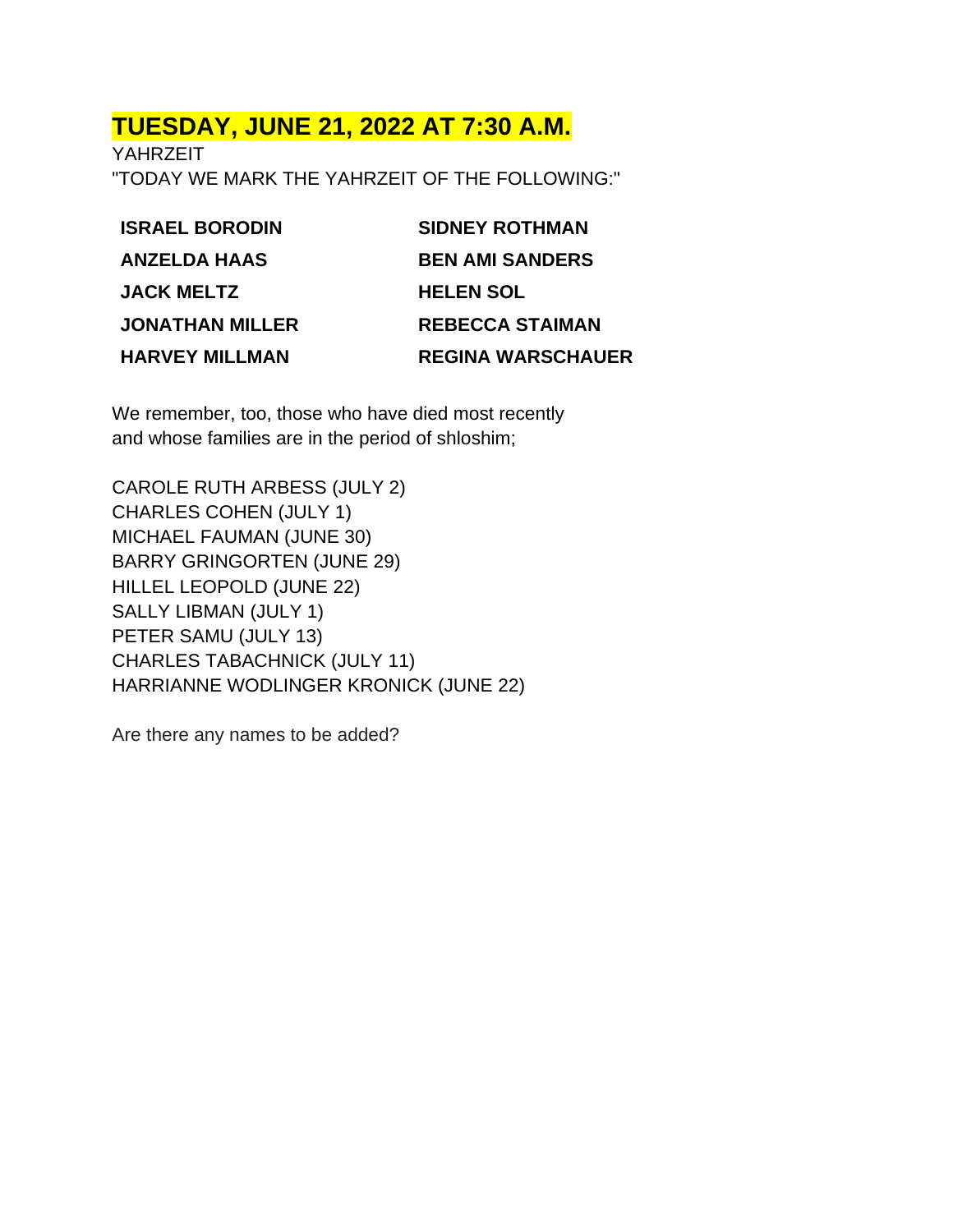## **TUESDAY, JUNE 21, 2022 AT 6:00 P.M.**

YAHRZEIT "TODAY WE MARK THE YAHRZEIT OF THE FOLLOWING:"

| <b>ISRAEL BORODIN</b>  | <b>SIDNEY ROTHMAN</b>    |
|------------------------|--------------------------|
| <b>ANZELDA HAAS</b>    | <b>BEN AMI SANDERS</b>   |
| <b>JACK MELTZ</b>      | <b>HELEN SOL</b>         |
| <b>JONATHAN MILLER</b> | <b>REBECCA STAIMAN</b>   |
| <b>HARVEY MILLMAN</b>  | <b>REGINA WARSCHAUER</b> |

We remember, too, those who have died most recently and whose families are in the period of shloshim;

CAROLE RUTH ARBESS (JULY 2) CHARLES COHEN (JULY 1) MICHAEL FAUMAN (JUNE 30) BARRY GRINGORTEN (JUNE 29) HILLEL LEOPOLD (JUNE 22) SALLY LIBMAN (JULY 1) PETER SAMU (JULY 13) CHARLES TABACHNICK (JULY 11) HARRIANNE WODLINGER KRONICK (JUNE 22)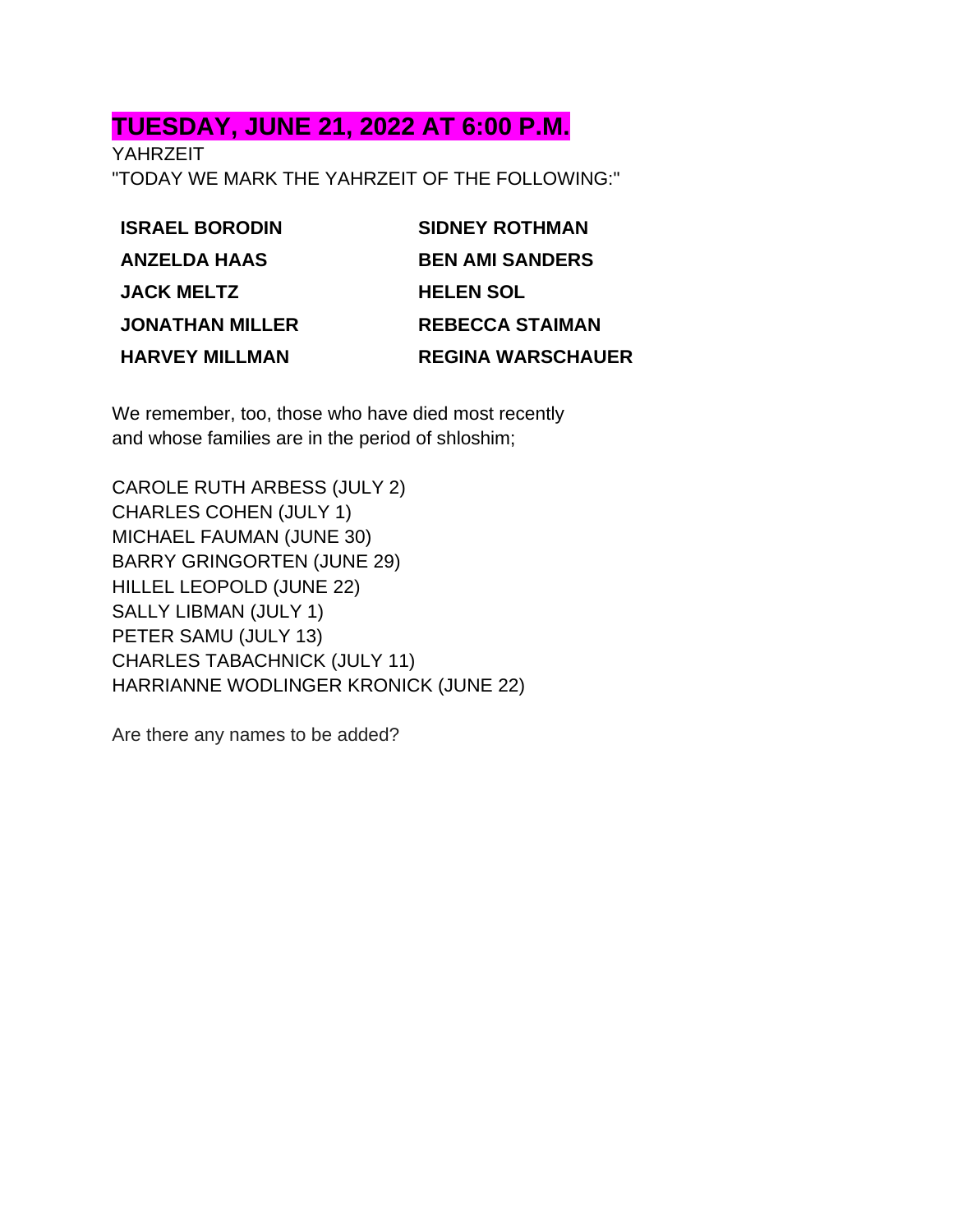#### **WEDNESDAY, JUNE 22, 2022 AT 7:30 A.M.**

YAHRZEIT "TODAY WE MARK THE YAHRZEIT OF THE FOLLOWING:"

| <b>ANNE COOPER</b>         | <b>ARTHUR MESSINGER</b> |
|----------------------------|-------------------------|
| <b>LARRY GROSSMAN</b>      | <b>SAM SALEM</b>        |
| <b>ELIAS GUTTMANN</b>      | <b>ARNOLD SANDLER</b>   |
| <b>EUGEN GUTTMANN</b>      | <b>ANDOR SCHAFER</b>    |
| <b>JOLAN GUTTMANN</b>      | <b>FLORENCE SKELLY</b>  |
| <b>PERCY HIMEL</b>         | <b>BEATRICE SMITH</b>   |
| <b>HAIM LEVY-BENCHETON</b> | (ABRAHAM) HARRY SNITMAN |
| <b>ANN LYONS GREENWALD</b> | <b>TED WOLCH</b>        |

We remember, too, those who have died most recently and whose families are in the period of shloshim;

CAROLE RUTH ARBESS (JULY 2) CHARLES COHEN (JULY 1) MICHAEL FAUMAN (JUNE 30) BARRY GRINGORTEN (JUNE 29) HILLEL LEOPOLD (JUNE 22) SALLY LIBMAN (JULY 1) PETER SAMU (JULY 13) CHARLES TABACHNICK (JULY 11) HARRIANNE WODLINGER KRONICK (JUNE 22)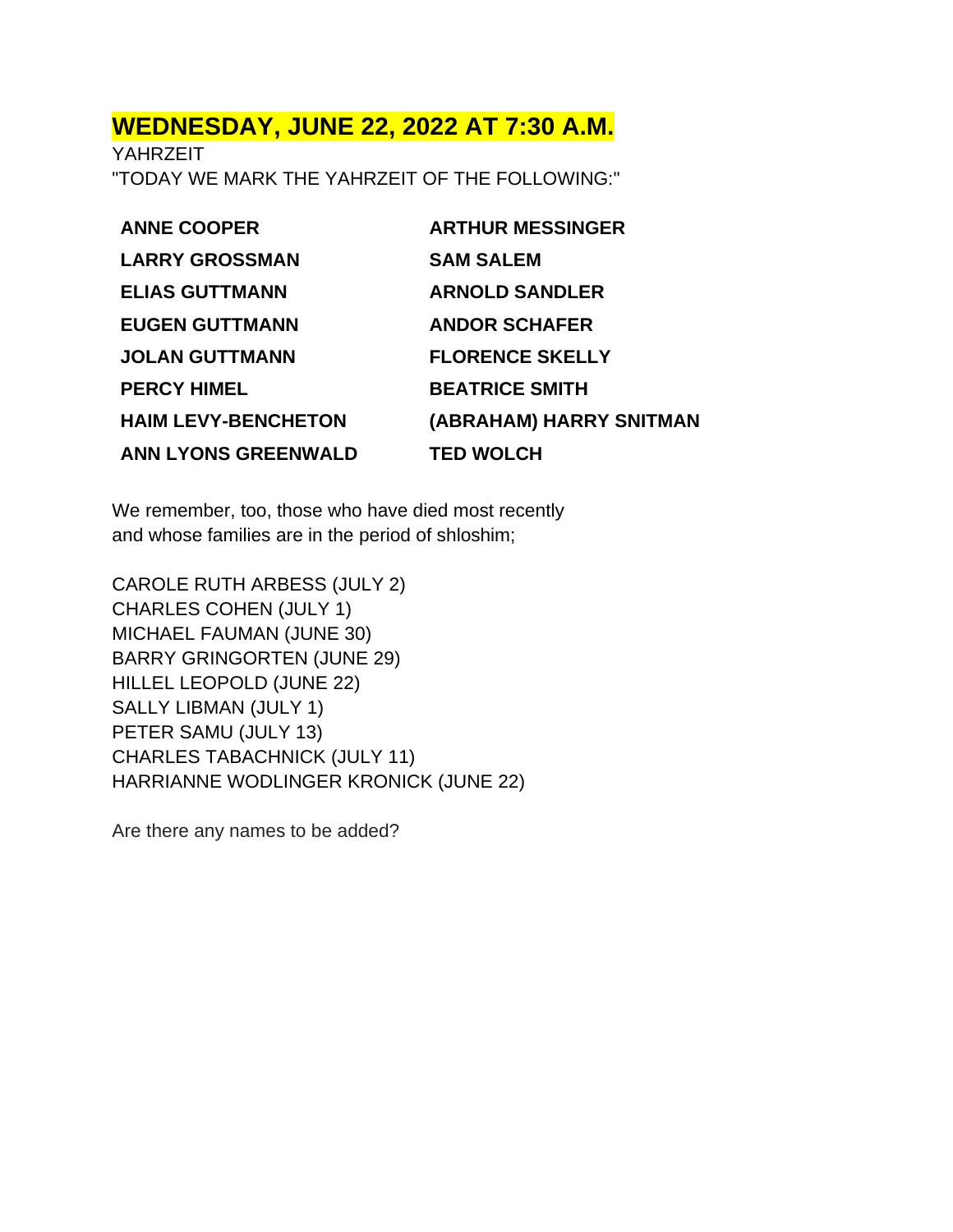# **WEDNESDAY, JUNE 22, 2022 AT 6:00 P.M.**

YAHRZEIT "TODAY WE MARK THE YAHRZEIT OF THE FOLLOWING:"

| <b>ANNE COOPER</b>         | <b>ARTHUR MESSINGER</b> |
|----------------------------|-------------------------|
| <b>LARRY GROSSMAN</b>      | <b>SAM SALEM</b>        |
| <b>ELIAS GUTTMANN</b>      | <b>ARNOLD SANDLER</b>   |
| <b>EUGEN GUTTMANN</b>      | <b>ANDOR SCHAFER</b>    |
| <b>JOLAN GUTTMANN</b>      | <b>FLORENCE SKELLY</b>  |
| <b>PERCY HIMEL</b>         | <b>BEATRICE SMITH</b>   |
| <b>HAIM LEVY-BENCHETON</b> | (ABRAHAM) HARRY SNITMAN |
| <b>ANN LYONS GREENWALD</b> | <b>TED WOLCH</b>        |

We remember, too, those who have died most recently and whose families are in the period of shloshim;

CAROLE RUTH ARBESS (JULY 2) CHARLES COHEN (JULY 1) MICHAEL FAUMAN (JUNE 30) BARRY GRINGORTEN (JUNE 29) HILLEL LEOPOLD (JUNE 22) SALLY LIBMAN (JULY 1) PETER SAMU (JULY 13) CHARLES TABACHNICK (JULY 11) HARRIANNE WODLINGER KRONICK (JUNE 22)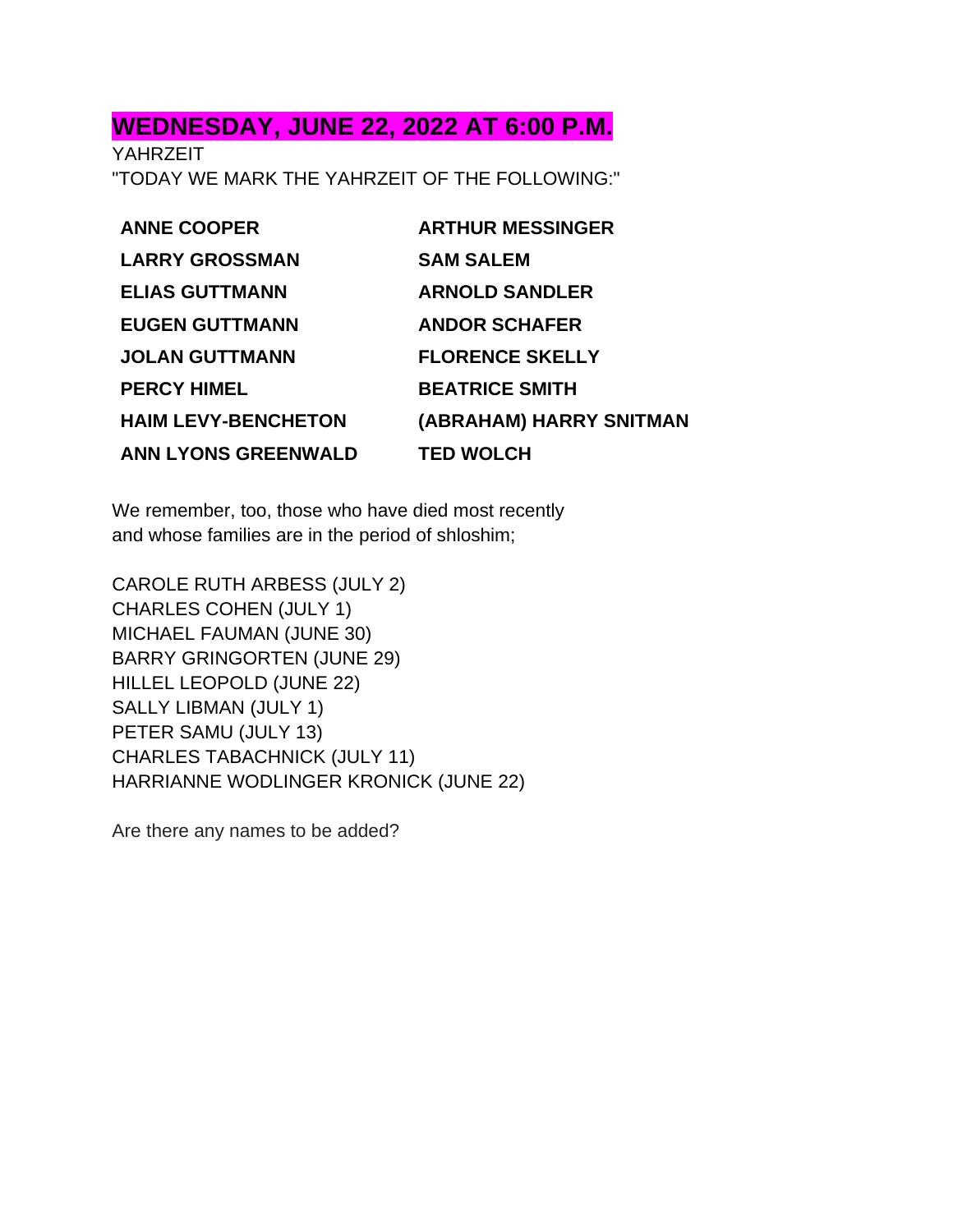# **THURSDAY, JUNE 23, 2022 AT 7:30 A.M.**

YAHRZEIT "TODAY WE MARK THE YAHRZEIT OF THE FOLLOWING:"

**RALPH BREGMAN BARUCH CINCINATUS EDITH EHRLICH LUCILLE FISHER HARRY GREEN**

**SARA GREENBAUM PHILIP HENRY GERRY LISSER ANDY MYERS**

We remember, too, those who have died most recently and whose families are in the period of shloshim;

CAROLE RUTH ARBESS (JULY 2) CHARLES COHEN (JULY 1) MICHAEL FAUMAN (JUNE 30) BARRY GRINGORTEN (JUNE 29) SALLY LIBMAN (JULY 1) PETER SAMU (JULY 13) CHARLES TABACHNICK (JULY 11)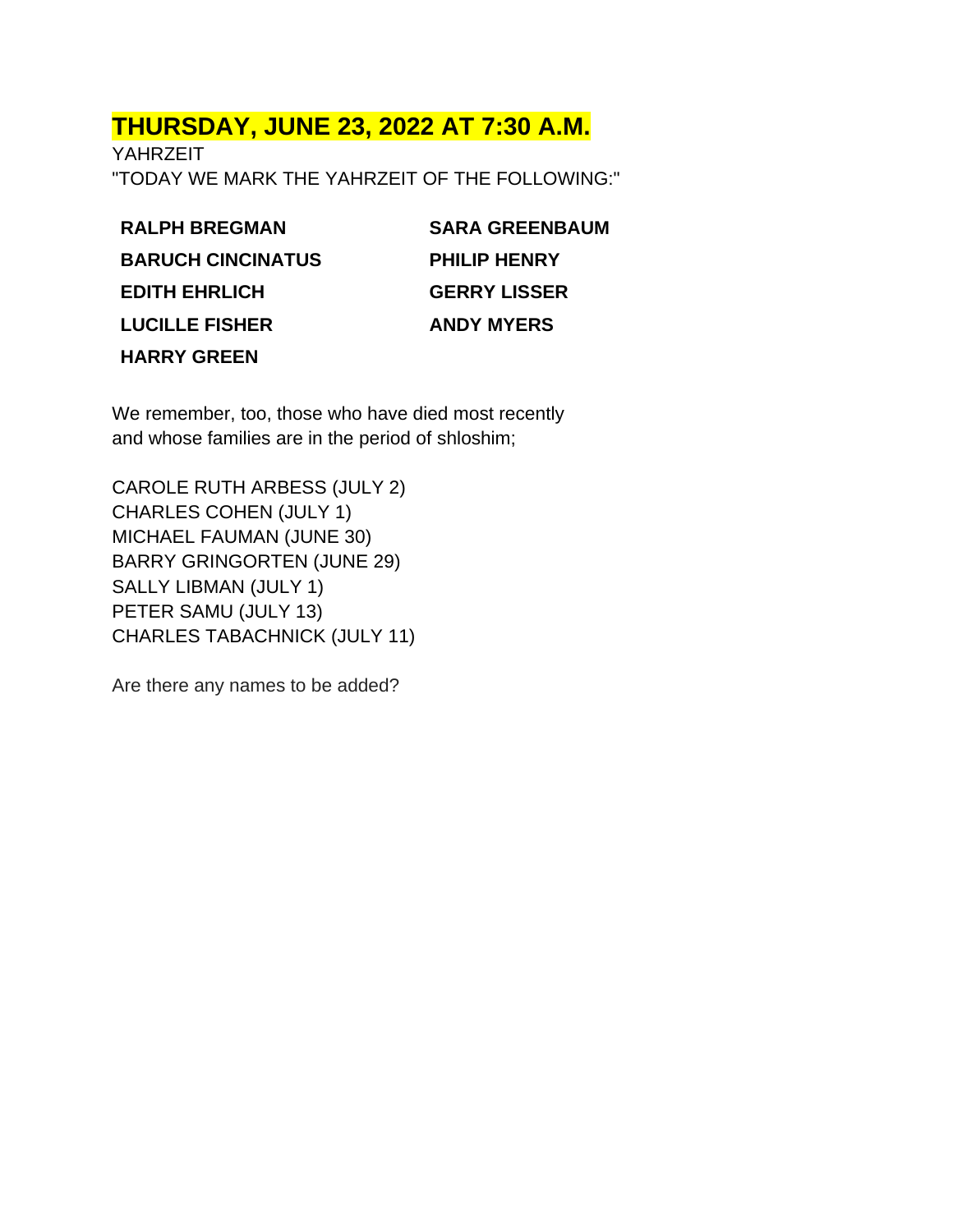### **THURSDAY, JUNE 23, 2022 AT 6:00 P.M.**

YAHRZEIT "TODAY WE MARK THE YAHRZEIT OF THE FOLLOWING:"

**RALPH BREGMAN BARUCH CINCINATUS EDITH EHRLICH LUCILLE FISHER HARRY GREEN**

| <b>SARA GREENBAUM</b> |
|-----------------------|
| <b>PHILIP HENRY</b>   |
| <b>GERRY LISSER</b>   |
| <b>ANDY MYERS</b>     |

We remember, too, those who have died most recently and whose families are in the period of shloshim;

CAROLE RUTH ARBESS (JULY 2) SUSAN CHAITON (JULY 19) CHARLES COHEN (JULY 1) MICHAEL FAUMAN (JUNE 30) BARRY GRINGORTEN (JUNE 29) SALLY LIBMAN (JULY 1) VERONICA MANDEL (JULY 22) PETER SAMU (JULY 13) CHARLES TABACHNICK (JULY 11)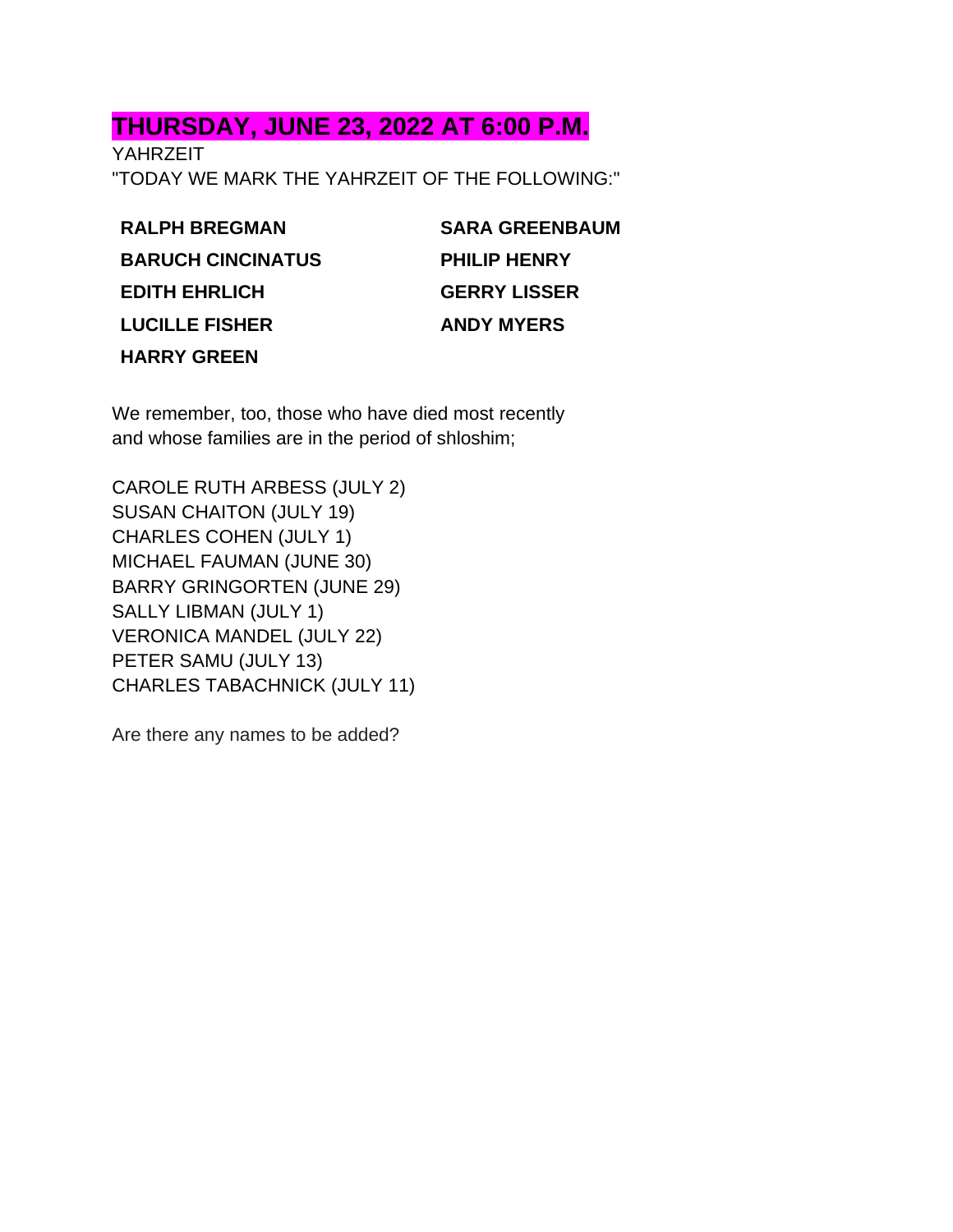## **FRIDAY, JUNE 24, 2022 AT 7:30 A.M.**

YAHRZEIT "TODAY WE MARK THE YAHRZEIT OF THE FOLLOWING:"

| <b>DAFNA ABELLS</b>  | <b>RICHARD LEDERER</b> |
|----------------------|------------------------|
| <b>ZILLAH BAUMAL</b> | <b>HELEN MOSOFF</b>    |
| <b>BRIAN DRUTZ</b>   | <b>LARRY NASTON</b>    |
| <b>IRVING DRYER</b>  | <b>HELEN SCHNIER</b>   |
| <b>CAROL HARRIS</b>  | <b>DONNA USTER</b>     |
| <b>DAVID HERSCH</b>  | <b>WILLIAM WOLFE</b>   |

We remember, too, those who have died most recently and whose families are in the period of shloshim;

CAROLE RUTH ARBESS (JULY 2) SUSAN CHAITON (JULY 19) CHARLES COHEN (JULY 1) MICHAEL FAUMAN (JUNE 30) BARRY GRINGORTEN (JUNE 29) SALLY LIBMAN (JULY 1) VERONICA MANDEL (JULY 22) PETER SAMU (JULY 13) CHARLES TABACHNICK (JULY 11)

Are there any names to be added?

Please join us for breakfast sponsored by The Abells Family in honour of the Yahrzeit of Dafna Abells and by John & Rosie Uster in honour of the Yahrzeit of Donna Uster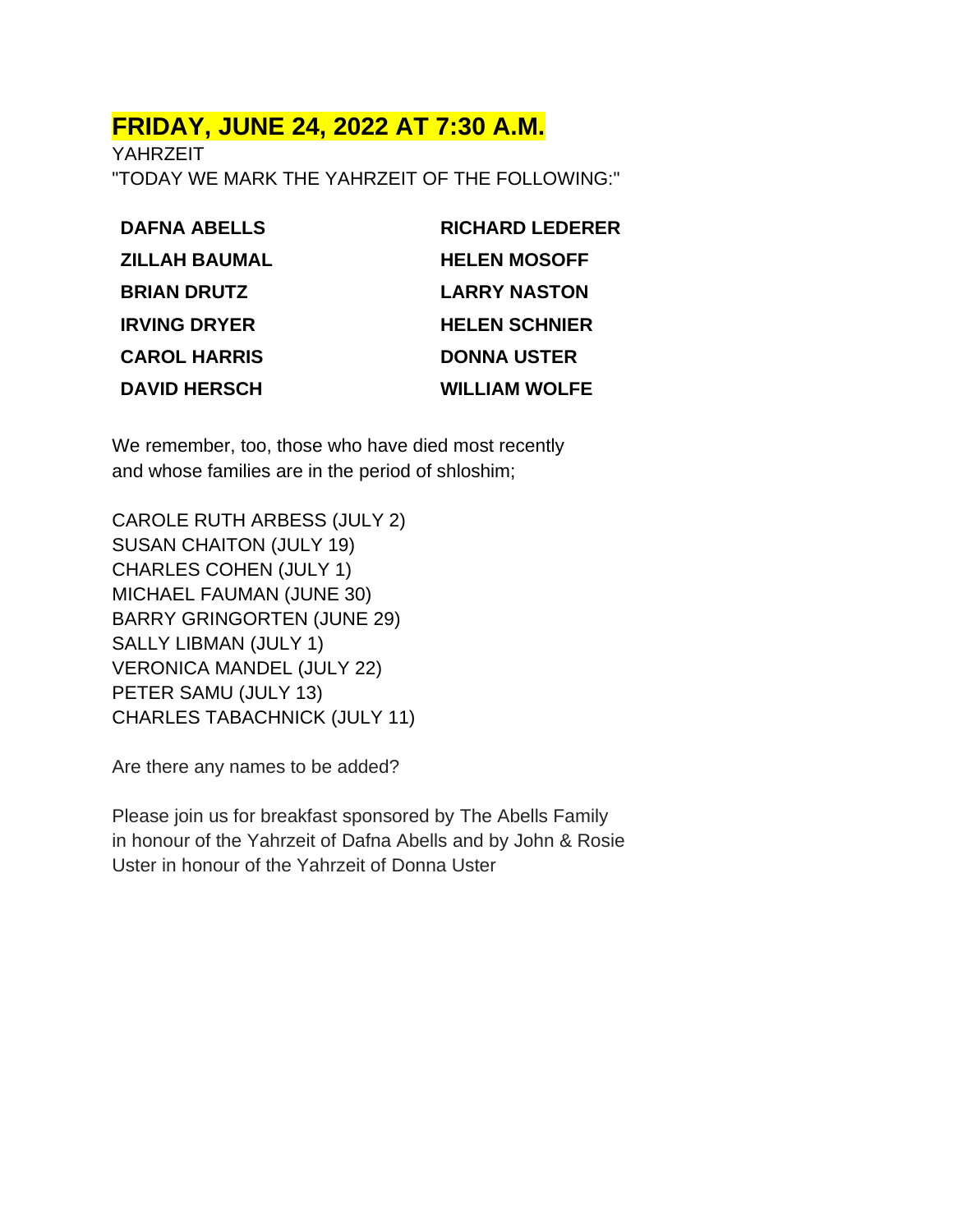## **FRIDAY, JUNE 24, 2022 AT 6:00 P.M.**

YAHR7FIT

"TODAY WE MARK THE YAHRZEIT OF THE FOLLOWING:"

Dafna Abells Samuel Applebaum \* Mathilda Bald \* Zillah Baumal Jennifer Borins Sutton \* Ralph Bregman \* Arthur Brodey \* Solomon Cohen \* Brian Drutz Irving Dryer Harry Firestone \* Lucille Fisher \* Louis Goldstein \* Harry Green \* Larry Grossman \* Elias Guttmann \* Eugen Guttmann \* Jolan Guttmann \* Carol Harris Fred Harris \* Philip Henry \* Esther Hermant David Hersch Joseph Kaufman \* Sam Kay \*

Richard Lederer Jay Lipsey Rhoda Lipton diZitti \* Drusilla Manny \* Harry Manson \* Jack Meltz \* Arthur Messinger \* Arthur Morrow \* Helen Mosoff Andy Myers \* Larry Naston Anna Paulin \* Rebecca Persiko \* Milo Rittner \* Florence Rother Irving Rother Sylvia Russak \* Helen Schnier Beatrice Smith \* Bessie Swartz \* Esther Teper \* Minna Tepper \* Donna Uster \* Regina Warschauer \* William Wolfe \*